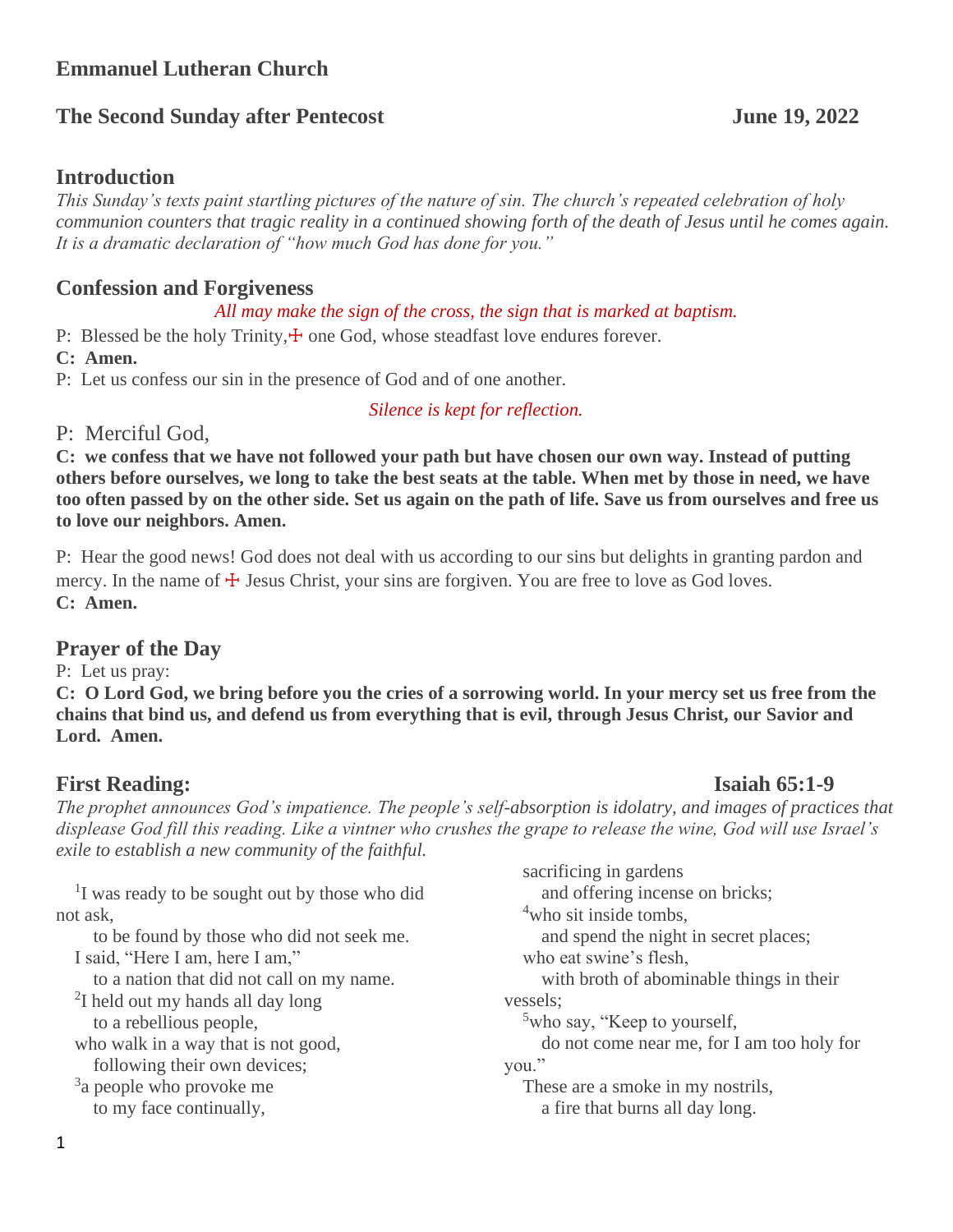<sup>6</sup>See, it is written before me: I will not keep silent, but I will repay; I will indeed repay into their laps <sup>7</sup>their iniquities and their ancestors' iniquities together, says the Lord; because they offered incense on the mountains and reviled me on the hills, I will measure into their laps full payment for their actions.

<sup>8</sup>Thus says the Lord: As the wine is found in the cluster, and they say, "Do not destroy it, for there is a blessing in it," so I will do for my servants' sake, and not destroy them all. <sup>9</sup>I will bring forth descendants from Jacob, and from Judah inheritors of my mountains; my chosen shall inherit it, and my servants shall settle there.

### **Second Reading: Galatians 3:23-29**

*For Paul, baptism is a powerful bond that unites people not only with God but with other believers. Those who call themselves children of God experience a transformation that removes prejudices of race, social class, or gender in favor of true unity in Christ.*

 $^{23}$ Now before faith came, we were imprisoned and guarded under the law until faith would be revealed. <sup>24</sup>Therefore the law was our disciplinarian until Christ came, so that we might be justified by faith. <sup>25</sup>But now that faith has come, we are no longer subject to a disciplinarian, <sup>26</sup>for in Christ Jesus you are all children of God through faith. <sup>27</sup>As many of you as were baptized into Christ have clothed yourselves with Christ. <sup>28</sup>There is no longer Jew or Greek, there is no longer slave or free, there is no longer male and female; for all of you are one in Christ Jesus. <sup>29</sup>And if you belong to Christ, then you are Abraham's offspring, heirs according to the promise.

## **Gospel: Luke 8:26-39**

*Jesus' mission includes foreigners and his authority extends to the casting out of demons. Some who witness Jesus' work are seized with confusion and fear, but the man who was healed is commissioned to give testimony to God's mercy and power.*

<sup>26</sup>Then [Jesus and his disciples] arrived at the country of the Gerasenes, which is opposite Galilee. <sup>27</sup>As he stepped out on land, a man of the city who had demons met him. For a long time he had worn no clothes, and he did not live in a house but in the tombs. <sup>28</sup>When he saw Jesus, he fell down before him and shouted at the top of his voice, "What have you to do with me, Jesus, Son of the Most High God? I beg you, do not torment me"— <sup>29</sup>for Jesus had commanded the unclean spirit to come out of the man. (For many times it had seized him; he was kept under guard and bound with chains and shackles, but he would break the bonds and be driven by the demon into the wilds.) <sup>30</sup>Jesus then asked him, "What is your name?" He said, "Legion"; for many demons had entered him. <sup>31</sup>They begged him not to order them to go back into the abyss.

 $32$ Now there on the hillside a large herd of swine was feeding; and the demons begged Jesus to let them enter these. So he gave them permission. <sup>33</sup>Then the demons came out of the man and entered the swine, and the herd rushed down the steep bank into the lake and was drowned.

 $34$ When the swineherds saw what had happened, they ran off and told it in the city and in the country.  $35$ Then people came out to see what had happened, and when they came to Jesus, they found the man from whom the demons had gone sitting at the feet of Jesus, clothed and in his right mind. And they were afraid. <sup>36</sup>Those who had seen it told them how the one who had been possessed by demons had been healed. <sup>37</sup>Then all the people of the surrounding country of the Gerasenes asked Jesus to leave them; for they were seized with great fear. So he got into the boat and returned. <sup>38</sup>The man from whom the demons had gone begged that he might be with him; but Jesus sent him away, saying, <sup>39</sup> Return to your home, and declare how much God has done for you." So he went away, proclaiming throughout the city how much Jesus had done for him.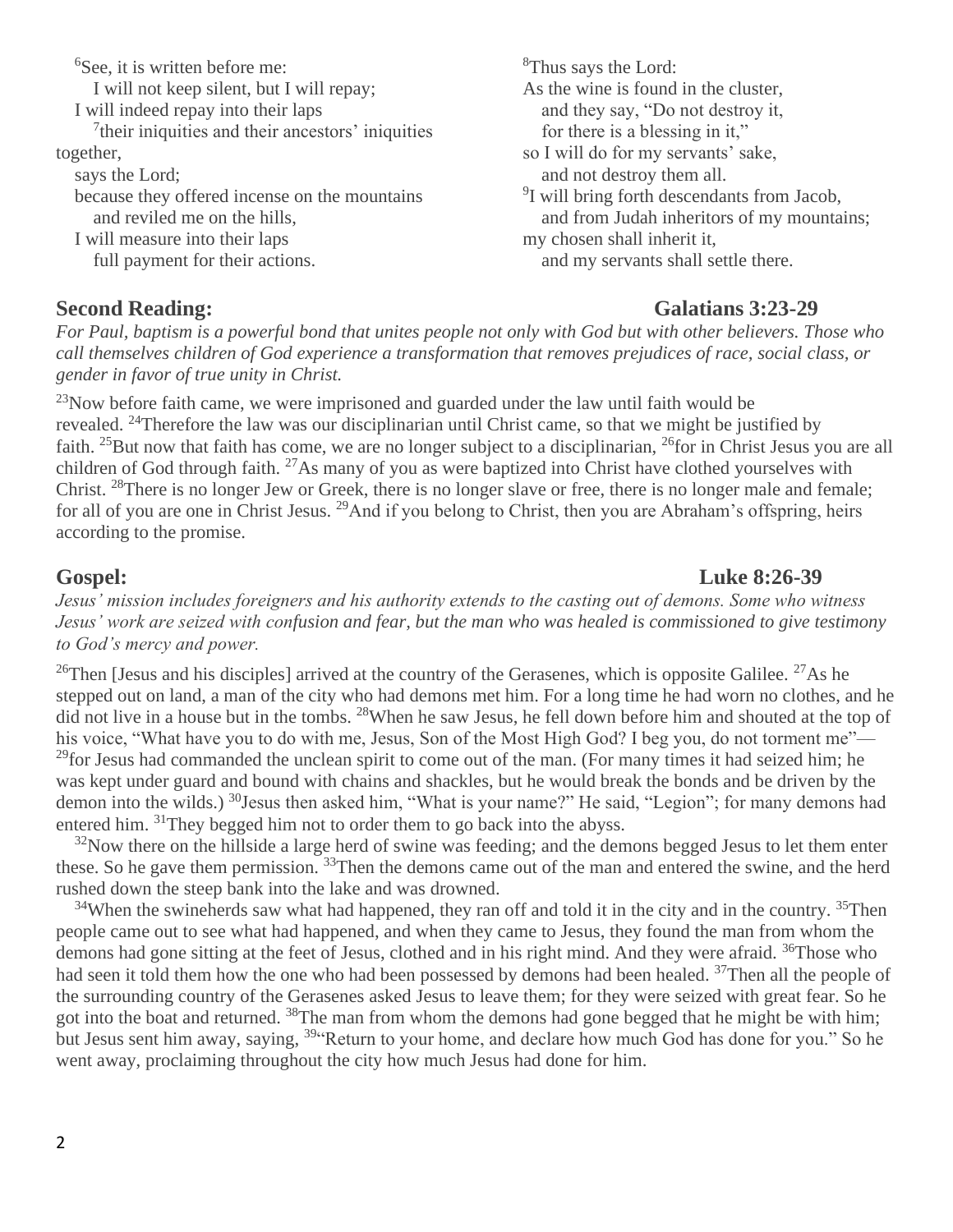# **Prayers of Intercession**

L: United in Christ and guided by the Spirit, we pray for the church, the creation, and all in need. *A brief silence.*

L: Holy God, you hear the cries of those who seek you. Equip your church with evangelists who reveal the continuous call of your outstretched hands and your promises of a home in you. God of grace,

## **C: hear our prayer.**

L: You hear the cries of the earth. Restore places where land, air, and waterways have been harmed. Guide us to develop and implement sources of energy and food production that do not destroy the earth. Bring weather the helps curtail wildfires. God of grace,

## **C: hear our prayer.**

L: You hear the cries of those who are marginalized or cast out. On this Juneteenth observance, guide us continually toward the end of oppression in all its forms, especially racism. Bring true freedom and human flourishing to all your beloved children. God of grace,

## **C: hear our prayer.**

L: You hear the cries of those who suffer. Come to the aid of all who are homeless, naked, hungry, and sick especially those affected by the global pandemic. Bring peace to any experiencing mental illness, that they can clearly recognize your loving presence. God of grace,

## **C: hear our prayer.**

L: You hear the cries of those who celebrate and those who grieve on this Father's Day. Nurture mutual love and tender care in all relationships. Comfort those for whom this day brings sadness or longing. God of grace, **C: hear our prayer.**

L: We place in your hands, Pastor Adam and his family as they begin a new adventure in Ann Arbor, Michigan. Give them safe travels. God of Grace,

## **C: hear our prayer.**

L: Please take this time to offer any other intercessions, either aloud or in your heart.

L: We give thanks for the faithful departed whose lives proclaimed all you had done for them. At the last, unite us with them as we make our home in you. God of every time and place, in Jesus' name and filled with your Holy Spirit, we entrust these spoken prayers and those in our hearts into your holy keeping. **C: Amen.**

# **Offering Prayer**

P: Let us pray: God of abundance: you have set before us a plentiful harvest. As we feast on your goodness, strengthen us to labor in your field, and equip us to bear fruit for the good of all, in the name of Jesus. **C: Amen.**

## **Invitation to Communion**

P: In Christ's presence there is fullness of joy. Come to the banquet.

# **Prayer after Communion**

P: Let us pray: Life-giving God, through this meal you have bandaged our wounds and fed us with your mercy. Now send us forth to live for others, both friend and stranger, that all may come to know your love. This we pray in the name of Jesus.

**C: Amen.**